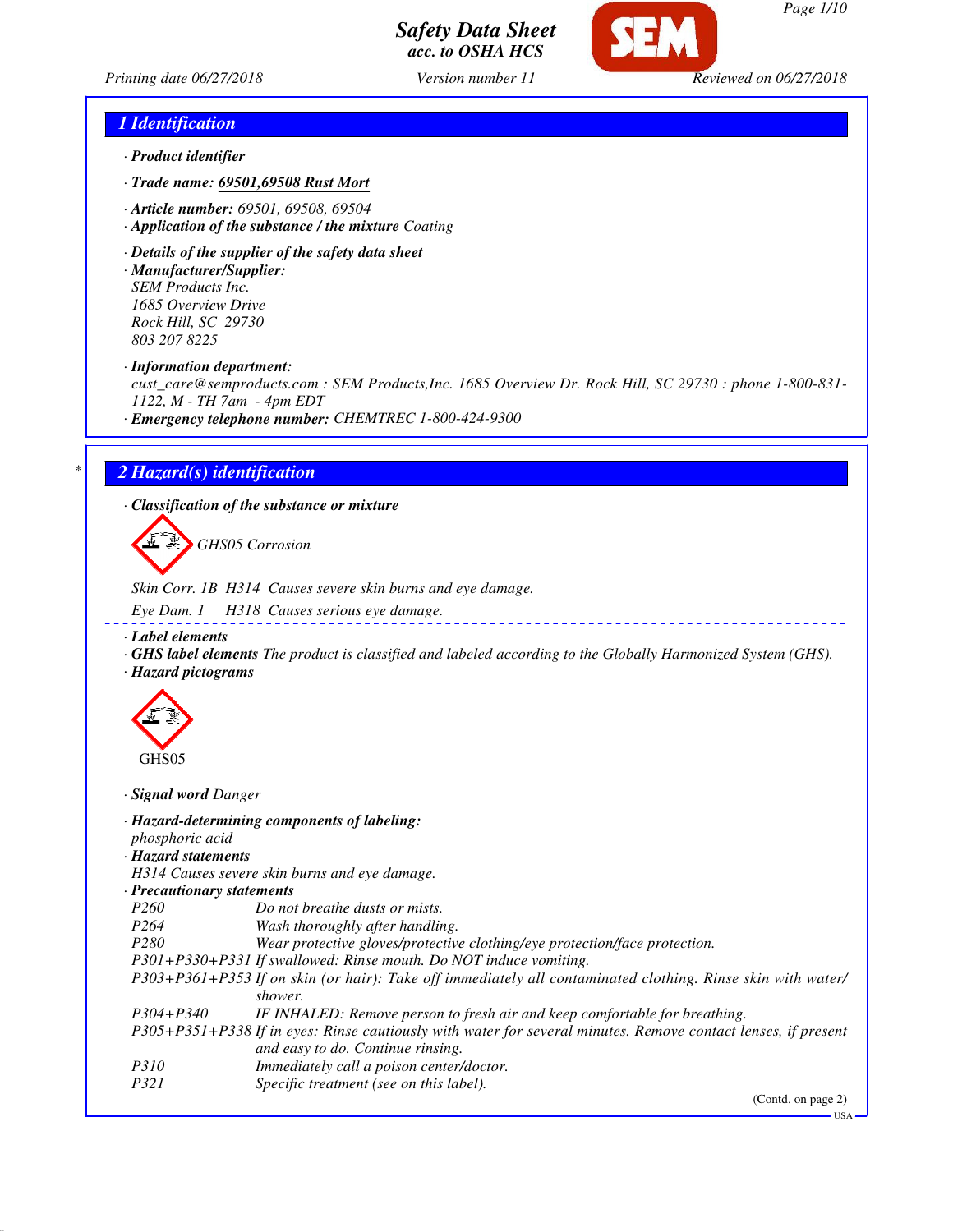

*Page 2/10*

*Printing date 06/27/2018 Version number 11 Reviewed on 06/27/2018*

*acc. to OSHA HCS*

*Safety Data Sheet*

## *Trade name: 69501,69508 Rust Mort*

| P363                           | Wash contaminated clothing before reuse.                                                               |
|--------------------------------|--------------------------------------------------------------------------------------------------------|
| P <sub>405</sub>               | Store locked up.                                                                                       |
| <i>P501</i>                    | Dispose of contents/container in accordance with local/regional/national/international<br>regulations. |
| · Classification system:       |                                                                                                        |
|                                | $\cdot$ NFPA ratings (scale $0 - 4$ )                                                                  |
|                                | $Fire = 1$<br>$Reactivity = 0$                                                                         |
|                                |                                                                                                        |
|                                | $\cdot$ HMIS-ratings (scale 0 - 4)                                                                     |
| <b>HEALTH</b><br><b>FIRE</b>   | $\boxed{3}$<br>$Health = 3$<br>$\vert$ 1<br>$First = 1$<br>REACTIVITY 0 $Reactivity = 0$               |
| $\cdot$ Other hazards          |                                                                                                        |
| · <b>PBT</b> : Not applicable. | · Results of PBT and vPvB assessment                                                                   |

### *· Chemical characterization: Mixtures*

*· Description:*

*Mixture: consisting of the following components. Weight percentages*

### *· Dangerous components:*

*7664-38-2 phosphoric acid 40-60% 67-63-0 propan-2-ol 1.5-5%*

## *\* 4 First-aid measures*

#### *· Description of first aid measures*

- *· General information: Immediately remove any clothing soiled by the product.*
- *· After inhalation: In case of unconsciousness place patient stably in side position for transportation.*
- *· After skin contact: Immediately wash with water and soap and rinse thoroughly.*
- *· After eye contact: Rinse opened eye for several minutes under running water. Then consult a doctor.*
- *· After swallowing: Drink copious amounts of water and provide fresh air. Immediately call a doctor.*
- *· Information for doctor:*
- *· Most important symptoms and effects, both acute and delayed No further relevant information available.*
- *· Indication of any immediate medical attention and special treatment needed*
- *No further relevant information available.*

# *\* 5 Fire-fighting measures*

- *· Extinguishing media*
- *· Suitable extinguishing agents: Use fire fighting measures that suit the environment.*

 $-<sup>1</sup>$ ISA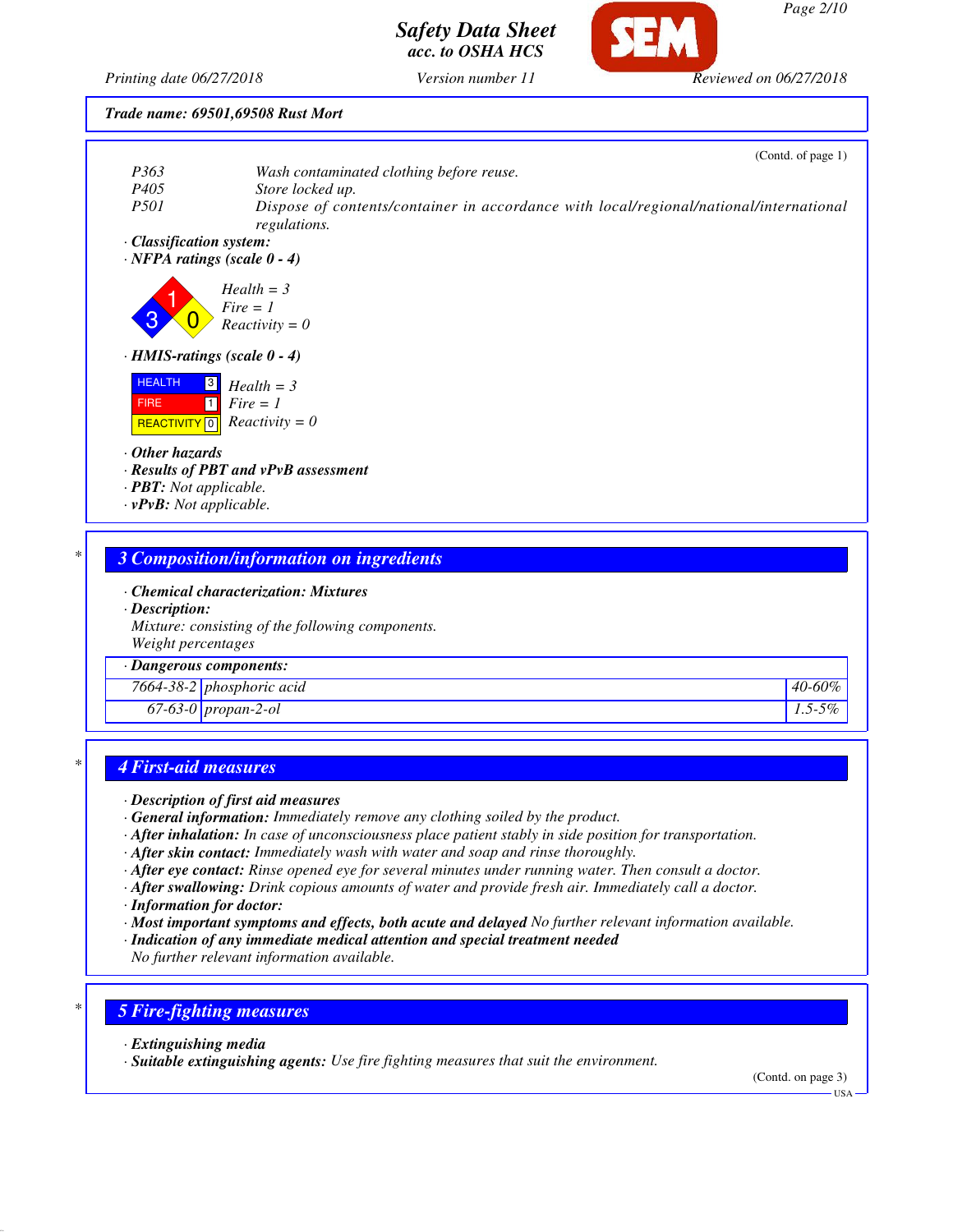**SEM** 

*Safety Data Sheet acc. to OSHA HCS*

*Printing date 06/27/2018 Version number 11 Reviewed on 06/27/2018*

*Trade name: 69501,69508 Rust Mort*

|                                                    | · Advice for firefighters                                              | · Special hazards arising from the substance or mixture<br>During heating or in case of fire poisonous gases are produced.<br>· Protective equipment: Mouth respiratory protective device.                                                                                                                                                                                                                                                                                                                                                                                                                                                                                                                                                                                                                           | (Contd. of page 2)      |  |
|----------------------------------------------------|------------------------------------------------------------------------|----------------------------------------------------------------------------------------------------------------------------------------------------------------------------------------------------------------------------------------------------------------------------------------------------------------------------------------------------------------------------------------------------------------------------------------------------------------------------------------------------------------------------------------------------------------------------------------------------------------------------------------------------------------------------------------------------------------------------------------------------------------------------------------------------------------------|-------------------------|--|
| *                                                  |                                                                        | <b>6 Accidental release measures</b>                                                                                                                                                                                                                                                                                                                                                                                                                                                                                                                                                                                                                                                                                                                                                                                 |                         |  |
|                                                    | Use neutralizing agent.                                                | · Personal precautions, protective equipment and emergency procedures<br>Mount respiratory protective device.<br>Wear protective equipment. Keep unprotected persons away.<br>· Environmental precautions:<br>Dilute with plenty of water.<br>Do not allow to enter sewers/ surface or ground water.<br>· Methods and material for containment and cleaning up:<br>Absorb with liquid-binding material (sand, diatomite, acid binders, universal binders, sawdust).<br>Dispose contaminated material as waste according to item 13.<br>Ensure adequate ventilation.<br>· Reference to other sections<br>See Section 7 for information on safe handling.<br>See Section 8 for information on personal protection equipment.<br>See Section 13 for disposal information.<br>· Protective Action Criteria for Chemicals |                         |  |
|                                                    | $\cdot$ PAC-1:                                                         |                                                                                                                                                                                                                                                                                                                                                                                                                                                                                                                                                                                                                                                                                                                                                                                                                      |                         |  |
|                                                    |                                                                        | 7664-38-2 phosphoric acid                                                                                                                                                                                                                                                                                                                                                                                                                                                                                                                                                                                                                                                                                                                                                                                            | 3 mg/m <sup>3</sup>     |  |
|                                                    |                                                                        | $67-63-0$ propan-2-ol                                                                                                                                                                                                                                                                                                                                                                                                                                                                                                                                                                                                                                                                                                                                                                                                | $400$ ppm               |  |
|                                                    | 39430-51-8 CHROMIC ACETATE<br>$1330 - 20 - 7$ xylene<br>$\cdot$ PAC-2: |                                                                                                                                                                                                                                                                                                                                                                                                                                                                                                                                                                                                                                                                                                                                                                                                                      | $8$ mg/m <sup>3</sup>   |  |
|                                                    |                                                                        |                                                                                                                                                                                                                                                                                                                                                                                                                                                                                                                                                                                                                                                                                                                                                                                                                      | $130$ ppm               |  |
|                                                    |                                                                        |                                                                                                                                                                                                                                                                                                                                                                                                                                                                                                                                                                                                                                                                                                                                                                                                                      |                         |  |
| 7664-38-2 phosphoric acid<br>$67-63-0$ propan-2-ol |                                                                        |                                                                                                                                                                                                                                                                                                                                                                                                                                                                                                                                                                                                                                                                                                                                                                                                                      | $30$ mg/m <sup>3</sup>  |  |
|                                                    |                                                                        |                                                                                                                                                                                                                                                                                                                                                                                                                                                                                                                                                                                                                                                                                                                                                                                                                      | $2000*ppm$              |  |
|                                                    |                                                                        | 39430-51-8 CHROMIC ACETATE                                                                                                                                                                                                                                                                                                                                                                                                                                                                                                                                                                                                                                                                                                                                                                                           | $89$ mg/m <sup>3</sup>  |  |
|                                                    | 1330-20-7 xylene                                                       |                                                                                                                                                                                                                                                                                                                                                                                                                                                                                                                                                                                                                                                                                                                                                                                                                      | $\frac{1}{920 * ppm}$   |  |
|                                                    | $\cdot$ PAC-3:                                                         |                                                                                                                                                                                                                                                                                                                                                                                                                                                                                                                                                                                                                                                                                                                                                                                                                      |                         |  |
|                                                    |                                                                        | 7664-38-2 phosphoric acid                                                                                                                                                                                                                                                                                                                                                                                                                                                                                                                                                                                                                                                                                                                                                                                            | $150$ mg/m <sup>3</sup> |  |
|                                                    |                                                                        | $67-63-0$ propan-2-ol                                                                                                                                                                                                                                                                                                                                                                                                                                                                                                                                                                                                                                                                                                                                                                                                | $12000**$ ppm           |  |
|                                                    |                                                                        | 39430-51-8 CHROMIC ACETATE                                                                                                                                                                                                                                                                                                                                                                                                                                                                                                                                                                                                                                                                                                                                                                                           | 530 mg/m <sup>3</sup>   |  |
|                                                    | 1330-20-7 xylene                                                       |                                                                                                                                                                                                                                                                                                                                                                                                                                                                                                                                                                                                                                                                                                                                                                                                                      | $2500*ppm$              |  |

# *\* 7 Handling and storage*

*· Handling:*

*· Precautions for safe handling*

*No special measures required.*

*Ensure good ventilation/exhaustion at the workplace.*

*Prevent formation of aerosols.*

(Contd. on page 4)

USA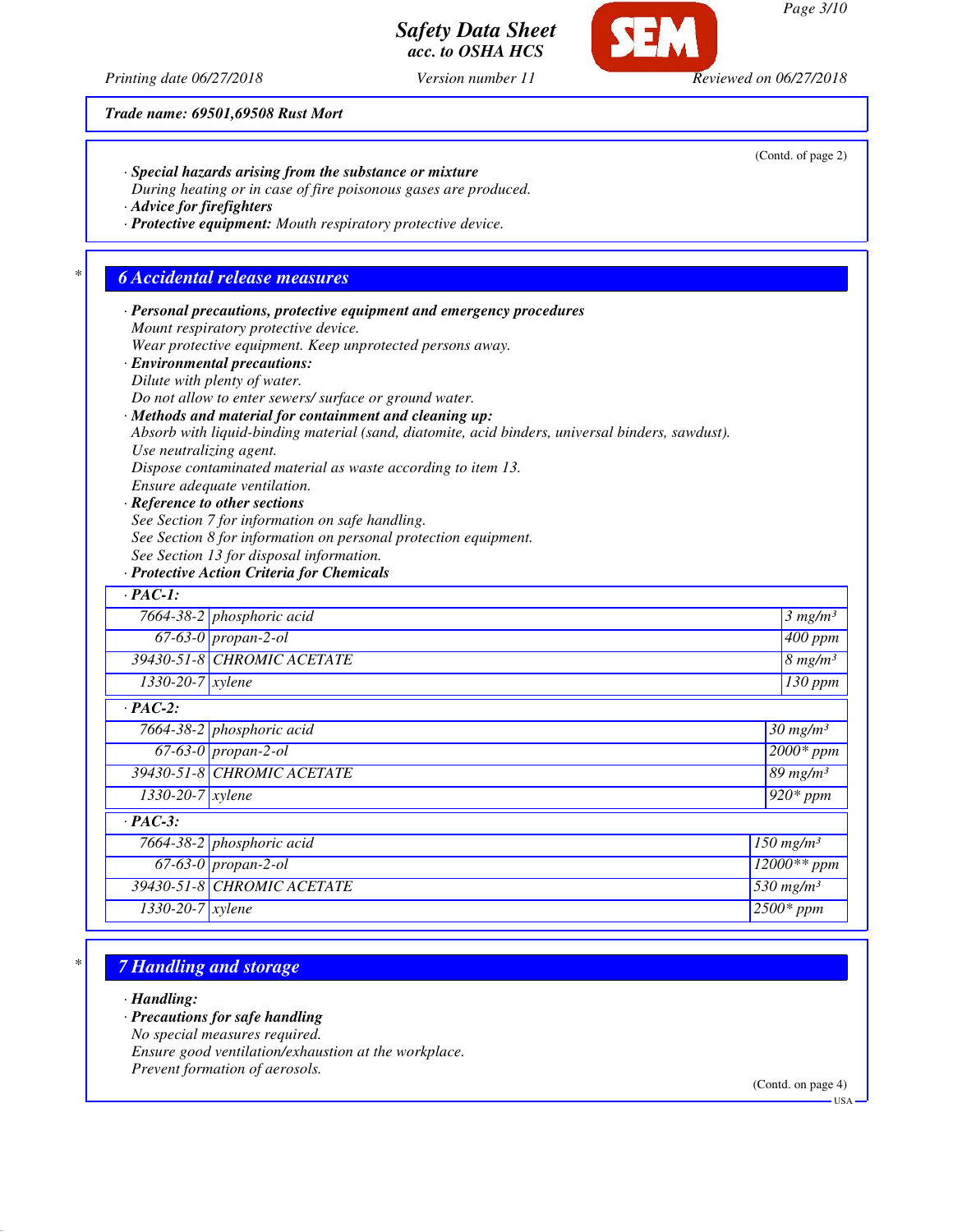

*Printing date 06/27/2018 Version number 11 Reviewed on 06/27/2018*

(Contd. of page 3)

*Trade name: 69501,69508 Rust Mort*

*· Information about protection against explosions and fires: Keep respiratory protective device available.*

- *· Conditions for safe storage, including any incompatibilities*
- *· Storage:*
- *· Requirements to be met by storerooms and receptacles: No special requirements.*
- *· Information about storage in one common storage facility: Not required.*
- *· Further information about storage conditions: Keep receptacle tightly sealed.*

*· Components with limit values that require monitoring at the workplace:*

*· Specific end use(s) No further relevant information available.*

## *\* 8 Exposure controls/personal protection*

- *· Additional information about design of technical systems: No further data; see item 7.*
- *· Control parameters*

|                                                          | 7664-38-2 phosphoric acid                                                                                             |  |  |
|----------------------------------------------------------|-----------------------------------------------------------------------------------------------------------------------|--|--|
|                                                          | PEL Long-term value: 1 $mg/m^3$                                                                                       |  |  |
|                                                          | REL Short-term value: $3$ mg/m <sup>3</sup>                                                                           |  |  |
|                                                          | Long-term value: $1 \ mg/m^3$                                                                                         |  |  |
|                                                          | TLV Short-term value: $3 \text{ mg/m}^3$                                                                              |  |  |
|                                                          | Long-term value: $1 \text{ mg/m}^3$                                                                                   |  |  |
|                                                          | 67-63-0 propan-2-ol                                                                                                   |  |  |
|                                                          | PEL Long-term value: 980 mg/m <sup>3</sup> , 400 ppm                                                                  |  |  |
|                                                          | REL Short-term value: $1225$ mg/m <sup>3</sup> , 500 ppm                                                              |  |  |
|                                                          | Long-term value: 980 mg/m <sup>3</sup> , 400 ppm                                                                      |  |  |
|                                                          | TLV Short-term value: 984 mg/m <sup>3</sup> , 400 ppm                                                                 |  |  |
|                                                          | Long-term value: 492 mg/m <sup>3</sup> , 200 ppm                                                                      |  |  |
|                                                          | <b>BEI</b>                                                                                                            |  |  |
|                                                          | · Ingredients with biological limit values:                                                                           |  |  |
|                                                          | 67-63-0 propan-2-ol                                                                                                   |  |  |
|                                                          | $BEI$ 40 mg/L                                                                                                         |  |  |
|                                                          | Medium: urine                                                                                                         |  |  |
|                                                          | Time: end of shift at end of workweek                                                                                 |  |  |
|                                                          | Parameter: Acetone (background, nonspecific)                                                                          |  |  |
|                                                          | · Additional information: The lists that were valid during the creation were used as basis.                           |  |  |
|                                                          | $\cdot$ Exposure controls                                                                                             |  |  |
|                                                          | · Personal protective equipment:                                                                                      |  |  |
|                                                          | · General protective and hygienic measures:                                                                           |  |  |
|                                                          | Keep away from foodstuffs, beverages and feed.                                                                        |  |  |
| Immediately remove all soiled and contaminated clothing. |                                                                                                                       |  |  |
|                                                          | Wash hands before breaks and at the end of work.                                                                      |  |  |
|                                                          | Avoid contact with the eyes.<br>Avoid contact with the eyes and skin.                                                 |  |  |
|                                                          | · Breathing equipment:                                                                                                |  |  |
|                                                          | In case of brief exposure or low pollution use respiratory filter device. In case of intensive or longer exposure use |  |  |
|                                                          | respiratory protective device that is independent of circulating air.                                                 |  |  |
|                                                          | · Protection of hands:                                                                                                |  |  |
|                                                          | Due to missing tests no recommendation to the glove material can be given for the product/ the preparation/ the       |  |  |
|                                                          | chemical mixture.<br>(Contd. on page 5)                                                                               |  |  |
|                                                          |                                                                                                                       |  |  |

USA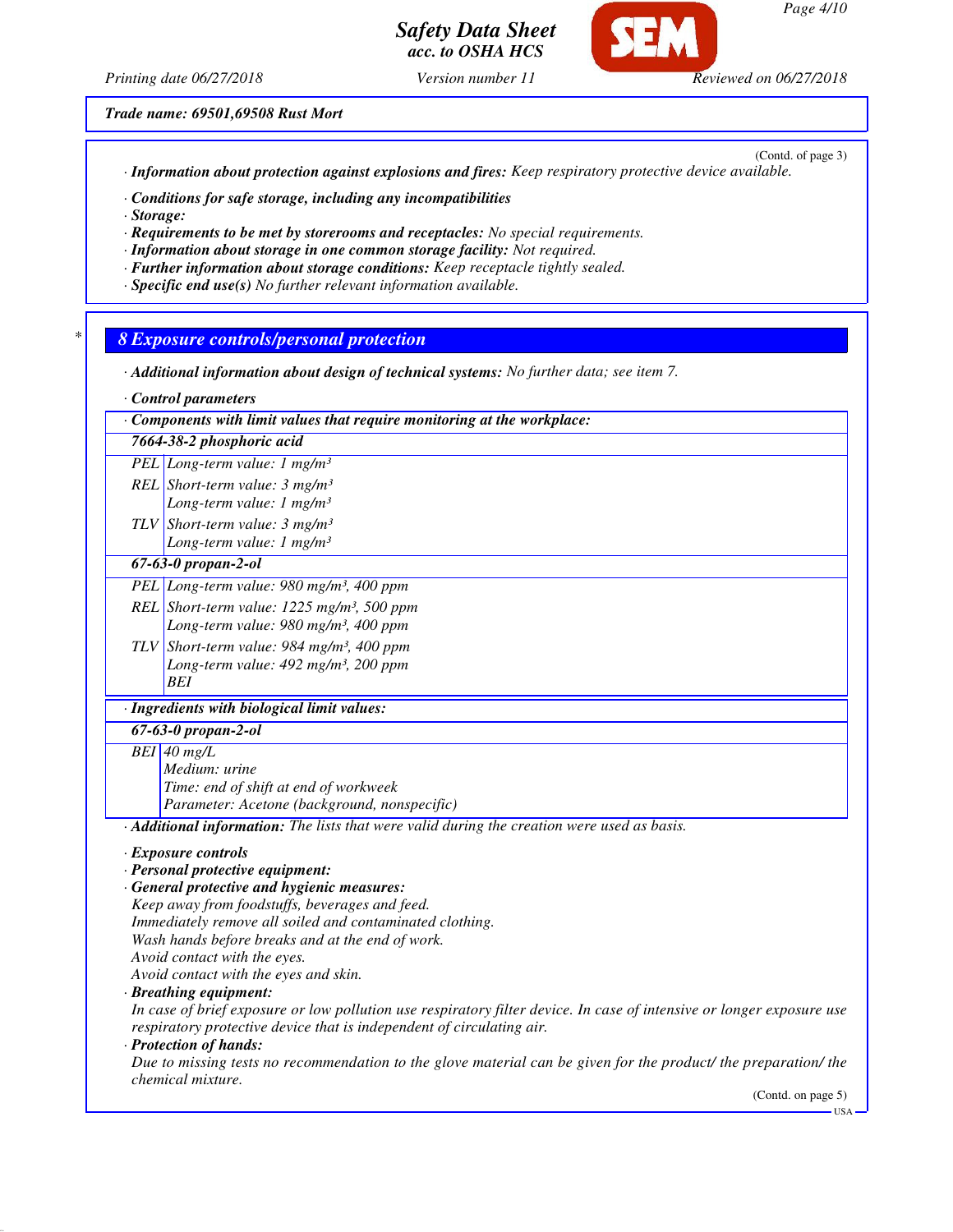

*Page 5/10*

USA

*Printing date 06/27/2018 Version number 11 Reviewed on 06/27/2018*

*Trade name: 69501,69508 Rust Mort*

(Contd. of page 4) *Selection of the glove material on consideration of the penetration times, rates of diffusion and the degradation*



*Protective gloves*

*The glove material has to be impermeable and resistant to the product/ the substance/ the preparation.*

### *· Material of gloves*

*The selection of the suitable gloves does not only depend on the material, but also on further marks of quality and varies from manufacturer to manufacturer. As the product is a preparation of several substances, the resistance of the glove material can not be calculated in advance and has therefore to be checked prior to the application.*

#### *· Penetration time of glove material*

*The exact break trough time has to be found out by the manufacturer of the protective gloves and has to be observed.*





*Tightly sealed goggles*

# *\* 9 Physical and chemical properties*

| · Information on basic physical and chemical properties |                                                                                                           |
|---------------------------------------------------------|-----------------------------------------------------------------------------------------------------------|
| <b>General Information</b>                              |                                                                                                           |
| $\cdot$ Appearance:                                     |                                                                                                           |
| Form:                                                   | Liquid                                                                                                    |
| Color:                                                  | According to product specification                                                                        |
| $\cdot$ Odor:                                           | Characteristic                                                                                            |
| · Odor threshold:                                       | Not determined.                                                                                           |
| $\cdot$ pH-value:                                       | Not determined.                                                                                           |
| $\cdot$ Change in condition                             |                                                                                                           |
| <b>Melting point/Melting range:</b>                     | Undetermined.                                                                                             |
| <b>Boiling point/Boiling range:</b>                     | 100 °C                                                                                                    |
| · Flash point:                                          | 100 °C                                                                                                    |
| · Flammability (solid, gaseous):                        | Not applicable.                                                                                           |
| $\cdot$ Decomposition temperature:                      | Not determined.                                                                                           |
| $\cdot$ Auto igniting:                                  | Product is not selfigniting.                                                                              |
| · Danger of explosion:                                  | Product does not present an explosion hazard.<br>In use, may form flammable/explosive vapour-air mixture. |
| $\cdot$ Explosion limits:                               |                                                                                                           |
| Lower:                                                  | Not determined.                                                                                           |
| <b>Upper:</b>                                           | Not determined.                                                                                           |
| $\cdot$ Vapor pressure at 20 °C:                        | $23$ $hPa$                                                                                                |
| $\cdot$ Density at 20 $\degree$ C:                      | $1.19143$ g/cm <sup>3</sup>                                                                               |
| $\cdot$ Relative density                                | Not determined.                                                                                           |
| · Vapor density                                         | Not determined.                                                                                           |
|                                                         | (Contd. on page 6)                                                                                        |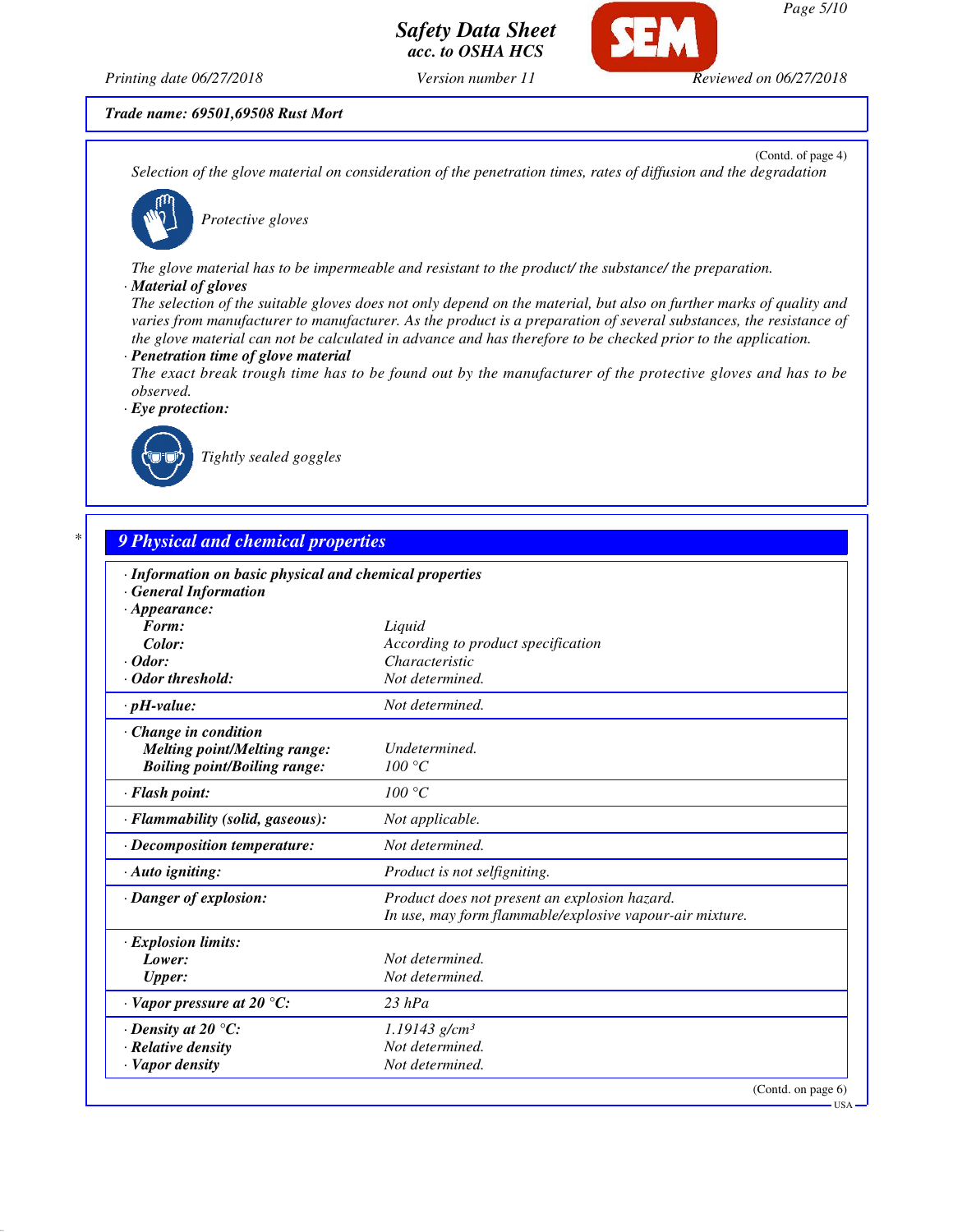

*Printing date 06/27/2018 Version number 11 Reviewed on 06/27/2018*

*Trade name: 69501,69508 Rust Mort*

|                                                            |                                            | (Contd. of page 5) |
|------------------------------------------------------------|--------------------------------------------|--------------------|
| $\cdot$ Evaporation rate                                   | Not determined.                            |                    |
| · Solubility in / Miscibility with                         |                                            |                    |
| Water:                                                     | Fully miscible.                            |                    |
| · Partition coefficient (n-octanol/water): Not determined. |                                            |                    |
| $\cdot$ Viscosity:                                         |                                            |                    |
| Dynamic:                                                   | Not determined.                            |                    |
| Kinematic:                                                 | Not determined.                            |                    |
| · Solvent content:                                         |                                            |                    |
| Organic solvents:                                          | $3.3\%$                                    |                    |
| Water:                                                     | $49.8\%$                                   |                    |
| <b>VOC</b> content:                                        | $3.34\%$                                   |                    |
|                                                            | 98.1 g/l / 0.82 lb/gal                     |                    |
| <b>Solids content:</b>                                     | $0.3\%$                                    |                    |
| $\cdot$ Other information                                  | No further relevant information available. |                    |

# *\* 10 Stability and reactivity*

- *· Reactivity No further relevant information available.*
- *· Chemical stability*
- *· Thermal decomposition / conditions to be avoided: No decomposition if used according to specifications.*
- *· Possibility of hazardous reactions No dangerous reactions known.*
- *· Conditions to avoid No further relevant information available.*
- *· Incompatible materials: No further relevant information available.*
- *· Hazardous decomposition products: No dangerous decomposition products known.*

# *\* 11 Toxicological information*

- *· Information on toxicological effects*
- *· Acute toxicity:*
- *· Primary irritant effect:*
- *· on the skin: Caustic effect on skin and mucous membranes.*
- *· on the eye:*
- *Strong caustic effect.*
- *Strong irritant with the danger of severe eye injury.*
- *· Sensitization: No sensitizing effects known.*
- *· Additional toxicological information:*

*The product shows the following dangers according to internally approved calculation methods for preparations: Corrosive*

*Irritant*

*Swallowing will lead to a strong caustic effect on mouth and throat and to the danger of perforation of esophagus and stomach.*

*· Carcinogenic categories*

| · IARC (International Agency for Research on Cancer) |                     |     |
|------------------------------------------------------|---------------------|-----|
|                                                      | 67-63-0 propan-2-ol |     |
| $1330-20-7$ xylene                                   |                     |     |
|                                                      | (Contd. on page 7)  |     |
|                                                      |                     | USA |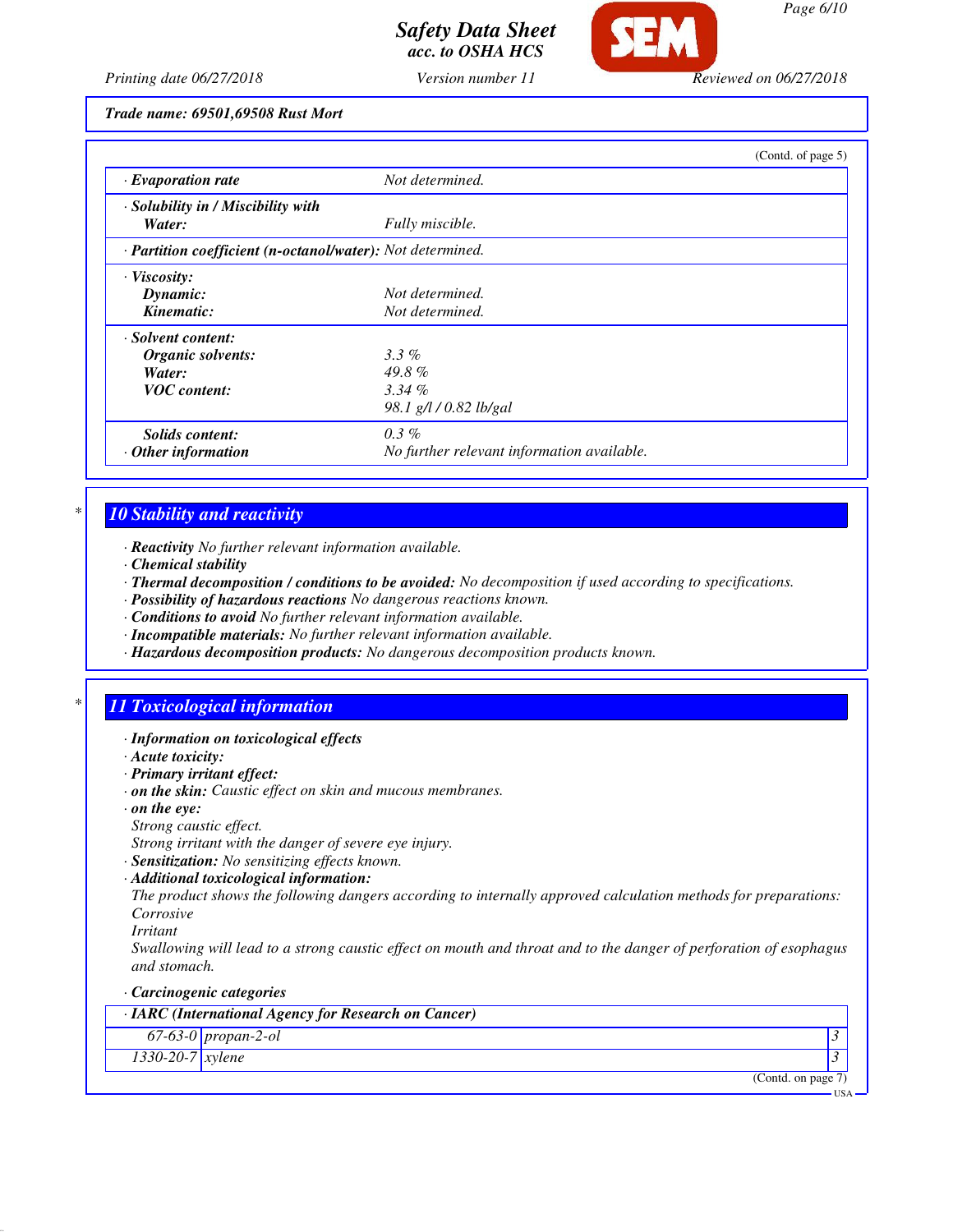

*Page 7/10*

*Printing date 06/27/2018 Version number 11 Reviewed on 06/27/2018*

*acc. to OSHA HCS*

*Trade name: 69501,69508 Rust Mort*

(Contd. of page 6)

USA

*· NTP (National Toxicology Program)*

*None of the ingredients is listed.*

*· OSHA-Ca (Occupational Safety & Health Administration)*

*None of the ingredients is listed.*

# *\* 12 Ecological information*

### *· Toxicity*

- *· Aquatic toxicity: No further relevant information available.*
- *· Persistence and degradability No further relevant information available.*
- *· Behavior in environmental systems:*
- *· Bioaccumulative potential No further relevant information available.*
- *· Mobility in soil No further relevant information available.*
- *· Additional ecological information:*
- *· General notes:*

*Water hazard class 1 (Self-assessment): slightly hazardous for water*

*Do not allow undiluted product or large quantities of it to reach ground water, water course or sewage system. Must not reach bodies of water or drainage ditch undiluted or unneutralized.*

- *· Results of PBT and vPvB assessment*
- *· PBT: Not applicable.*
- *· vPvB: Not applicable.*
- *· Other adverse effects No further relevant information available.*

## *13 Disposal considerations*

*· Waste treatment methods*

*· Recommendation:*

*Must not be disposed of together with household garbage. Do not allow product to reach sewage system.*

- *· Uncleaned packagings:*
- *· Recommendation: Disposal must be made according to official regulations.*
- *· Recommended cleansing agent: Water, if necessary with cleansing agents.*

| · UN-Number                     |                                                           |
|---------------------------------|-----------------------------------------------------------|
| · DOT, ADR, IMDG, IATA          | <i>UN1760</i>                                             |
| $\cdot$ UN proper shipping name |                                                           |
| $\cdot$ DOT                     | Corrosive liquids, n.o.s. (Phosphoric acid solution)      |
| $\cdot$ ADR                     | 1760 Corrosive liquids, n.o.s. (Phosphoric acid solution) |
| $\cdot$ IMDG, IATA              | CORROSIVE LIQUID, N.O.S. (PHOSPHORIC ACID, SOLUTION)      |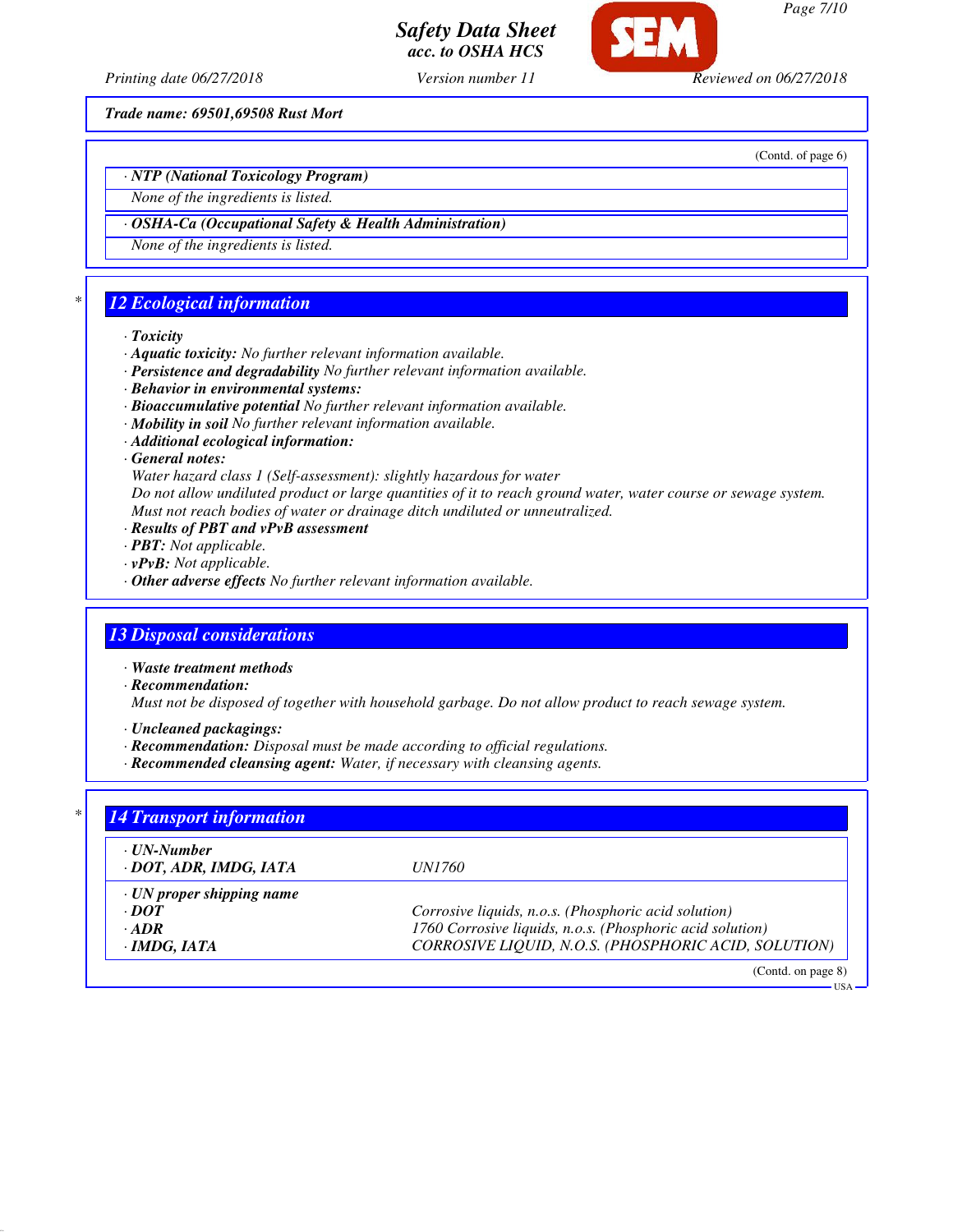

*Printing date 06/27/2018 Version number 11 Reviewed on 06/27/2018*

**SEM** 

*Trade name: 69501,69508 Rust Mort*

|                                            | (Contd. of page 7)                                 |
|--------------------------------------------|----------------------------------------------------|
| · Transport hazard class(es)               |                                                    |
| $\cdot$ <i>DOT</i>                         |                                                    |
|                                            |                                                    |
|                                            |                                                    |
|                                            |                                                    |
| $\cdot$ Class                              | 8 Corrosive substances                             |
| $\cdot$ Label                              | 8                                                  |
|                                            |                                                    |
| · ADR, IMDG, IATA                          |                                                    |
|                                            |                                                    |
|                                            |                                                    |
|                                            |                                                    |
| $\cdot$ Class                              | 8 Corrosive substances                             |
| $\cdot$ Label                              | 8                                                  |
| · Packing group                            |                                                    |
| · DOT, ADR, IMDG, IATA                     | III                                                |
| · Environmental hazards:                   |                                                    |
| · Marine pollutant:                        | N <sub>O</sub>                                     |
| · Special precautions for user             | Warning: Corrosive substances                      |
| · EMS Number:                              | $F-A, S-B$                                         |
| · Segregation groups                       | Acids                                              |
| · Stowage Category                         | $\boldsymbol{A}$                                   |
| · Stowage Code                             | SW2 Clear of living quarters.                      |
| Transport in bulk according to Annex II of |                                                    |
| <b>MARPOL73/78 and the IBC Code</b>        | Not applicable.                                    |
| · Transport/Additional information:        |                                                    |
| $\cdot$ DOT                                |                                                    |
| · Quantity limitations                     | On passenger aircraft/rail: 5 L                    |
|                                            | On cargo aircraft only: 60 L                       |
| $\cdot$ ADR                                |                                                    |
| $\cdot$ Excepted quantities (EQ)           | Code: E1                                           |
|                                            | Maximum net quantity per inner packaging: 30 ml    |
|                                            | Maximum net quantity per outer packaging: 1000 ml  |
| $\cdot$ IMDG                               |                                                    |
| $\cdot$ Limited quantities (LQ)            | 5L                                                 |
| $\cdot$ Excepted quantities (EQ)           | Code: E1                                           |
|                                            | Maximum net quantity per inner packaging: 30 ml    |
|                                            | Maximum net quantity per outer packaging: 1000 ml  |
| · UN "Model Regulation":                   | UN 1760 CORROSIVE LIQUIDS, N.O.S. (PHOSPHORIC ACID |

(Contd. on page 9)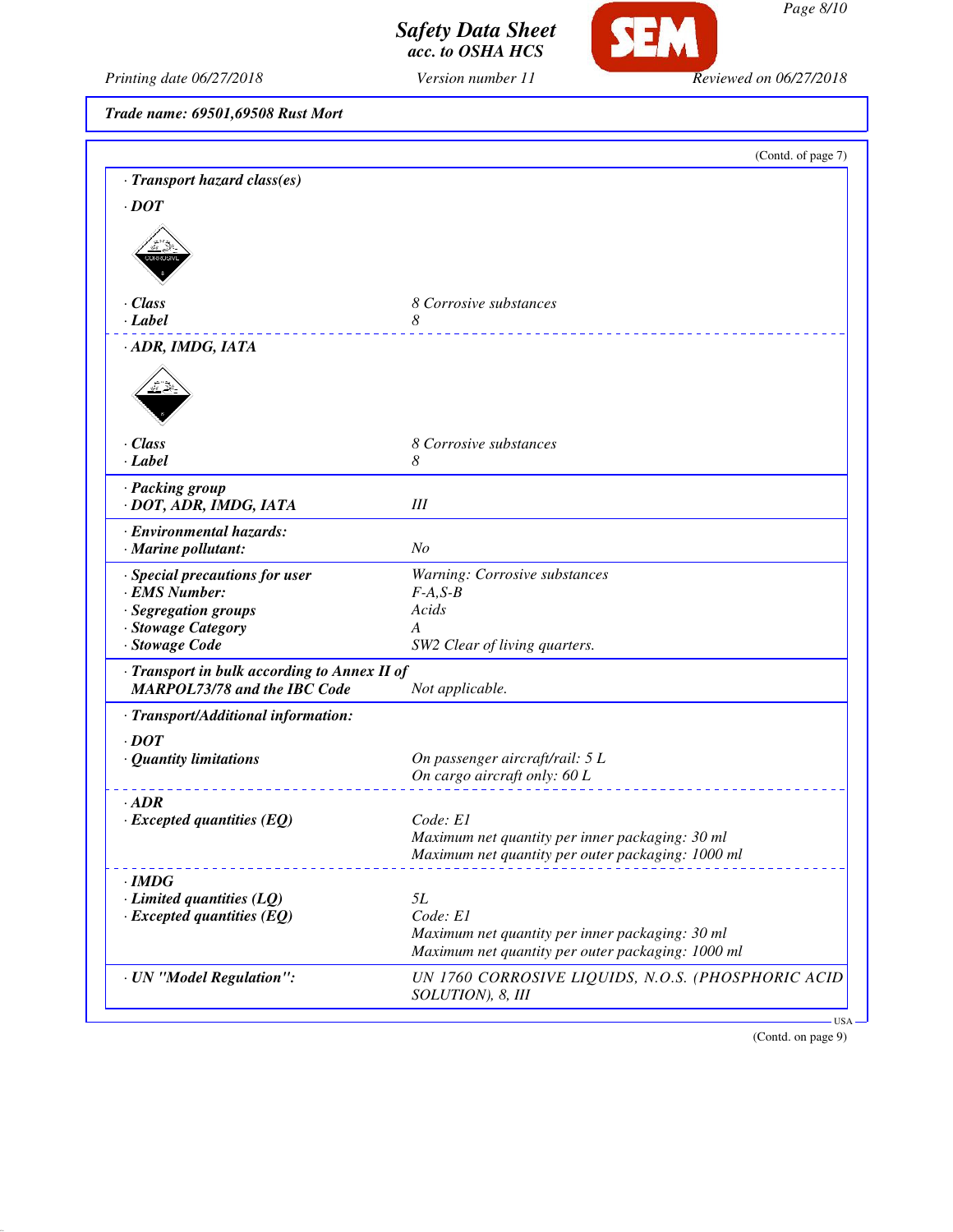*Page 9/10*

*Safety Data Sheet acc. to OSHA HCS*



*Printing date 06/27/2018 Version number 11 Reviewed on 06/27/2018*

(Contd. of page 8)

*Trade name: 69501,69508 Rust Mort*

# *\* 15 Regulatory information*

*· Safety, health and environmental regulations/legislation specific for the substance or mixture · Sara*

| · Section 355 (extremely hazardous substances):   |  |  |
|---------------------------------------------------|--|--|
| None of the ingredient is listed.                 |  |  |
| · Section 313 (Specific toxic chemical listings): |  |  |
| 7664-38-2 phosphoric acid                         |  |  |
| $67-63-0$ propan-2-ol                             |  |  |
| $1330-20-7$ xylene                                |  |  |
| · TSCA (Toxic Substances Control Act):            |  |  |
| 7664-38-2 phosphoric acid                         |  |  |
| $67-63-0$ propan-2-ol                             |  |  |
| 39430-51-8 CHROMIC ACETATE                        |  |  |
| $1330 - 20 - 7$ xylene                            |  |  |
|                                                   |  |  |

*7732-18-5 water*

*· Proposition 65*

*· Chemicals known to cause cancer:*

*1330-20-7 xylene*

*· Chemicals known to cause reproductive toxicity for females:*

*None of the ingredients is listed.*

*· Chemicals known to cause reproductive toxicity for males:*

*None of the ingredients is listed.*

*· Chemicals known to cause developmental toxicity:*

*None of the ingredients is listed.*

*· Cancerogenity categories*

*· EPA (Environmental Protection Agency)*

*1330-20-7 xylene I* 

*· TLV (Threshold Limit Value established by ACGIH)*

*67-63-0 propan-2-ol A4*

*1330-20-7 xylene A4*

*· NIOSH-Ca (National Institute for Occupational Safety and Health)*

*None of the ingredients is listed.*

*· GHS label elements The product is classified and labeled according to the Globally Harmonized System (GHS). · Hazard pictograms*



*· Signal word Danger*

*· Hazard-determining components of labeling: phosphoric acid*

(Contd. on page 10)